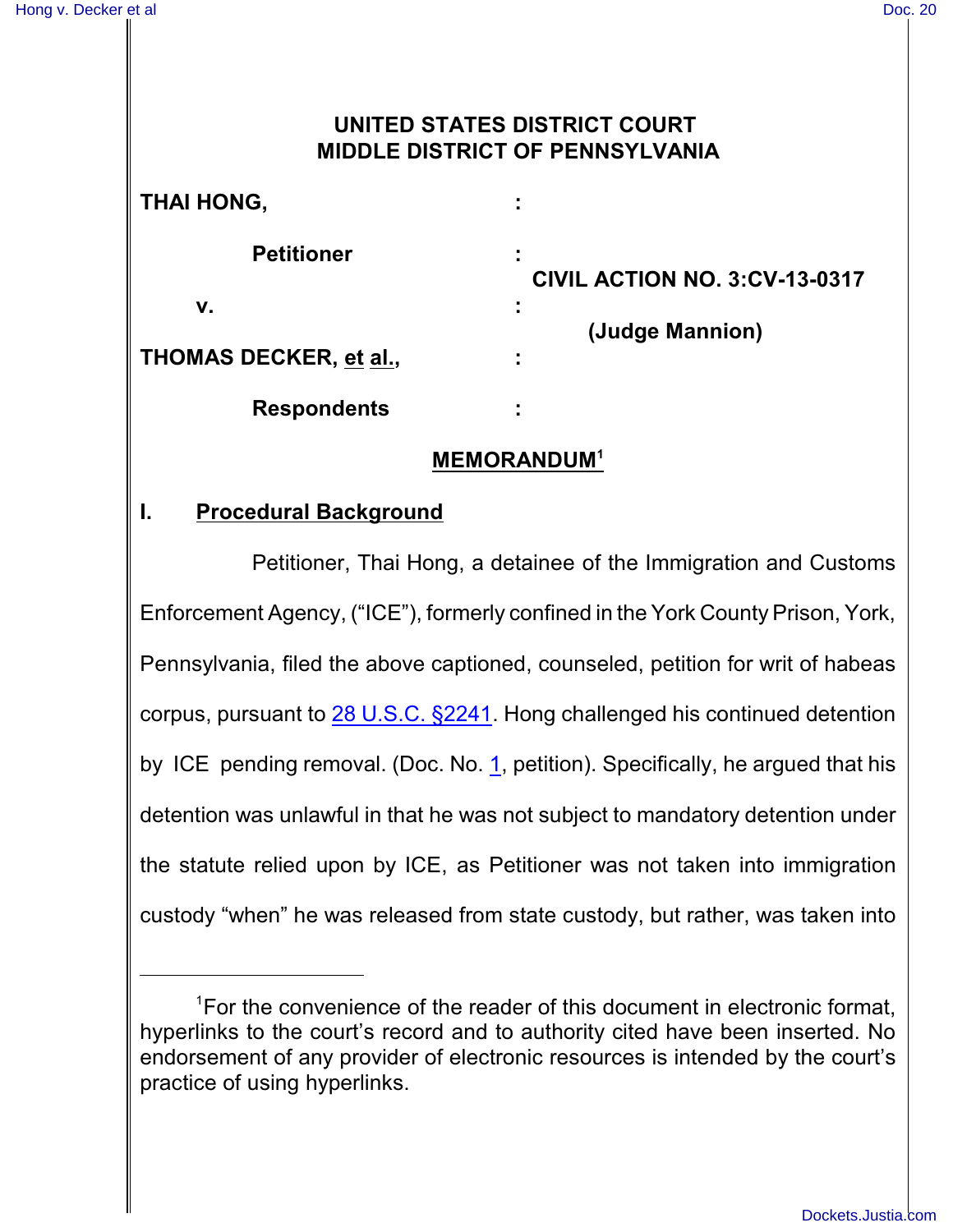custody years after release from his state sentence. (Id.). Petitioner argued that the plain language of the provision ICE relied upon, and continues to rely upon, limits mandatory detention to those aliens who were taken into custody "when" they were released from incarceration for a crime that makes them deportable, not years later. (Id.).

By Memorandum and Order dated March 4, 2013, the Court granted the petition for writ of habeas corpus, directed that Respondent provide Petitioner with an individualized bond hearing pursuant to  $8 \text{ U.S.C.}$   $\S 1226(a)(2)$ , and closed the case. (Doc. No. [7](http://ecf.pamd.uscourts.gov/doc1/15504105270), Order).

By Order dated March 27, 2014, the Court granted Respondent's motion for reconsideration on the basis that the decision of the United States Court of Appeals for the Third Circuit in [Sylvain v. Attorney Gen., 714 F.3d](http://westlaw.com/find/default.wl?ft=Y&db=0000506&rs=btil2.0&rp=%2ffind%2fdefault.wl&serialnum=2030402403&fn=_top&findtype=Y&vr=2.0&wbtoolsId=2030402403&HistoryType=F) 150 (3d [Cir.2013\)](http://westlaw.com/find/default.wl?ft=Y&db=0000506&rs=btil2.0&rp=%2ffind%2fdefault.wl&serialnum=2030402403&fn=_top&findtype=Y&vr=2.0&wbtoolsId=2030402403&HistoryType=F), held that §1226(c) does not require ICE detention to immediately follow an alien's release from incarceration, invalidating the basis for the March 4, 2013 Memorandum and Order. (Doc. No. 19). Thus, the matter is presently before the Court, on Respondent's motion for reconsideration of this Court's March 4, 2013 Memorandum and Order, (Doc. No. 7), denying the petition for writ of habeas corpus. Upon reconsideration, for the reasons set forth below, the petition for writ of habeas corpus will be **DENIED**.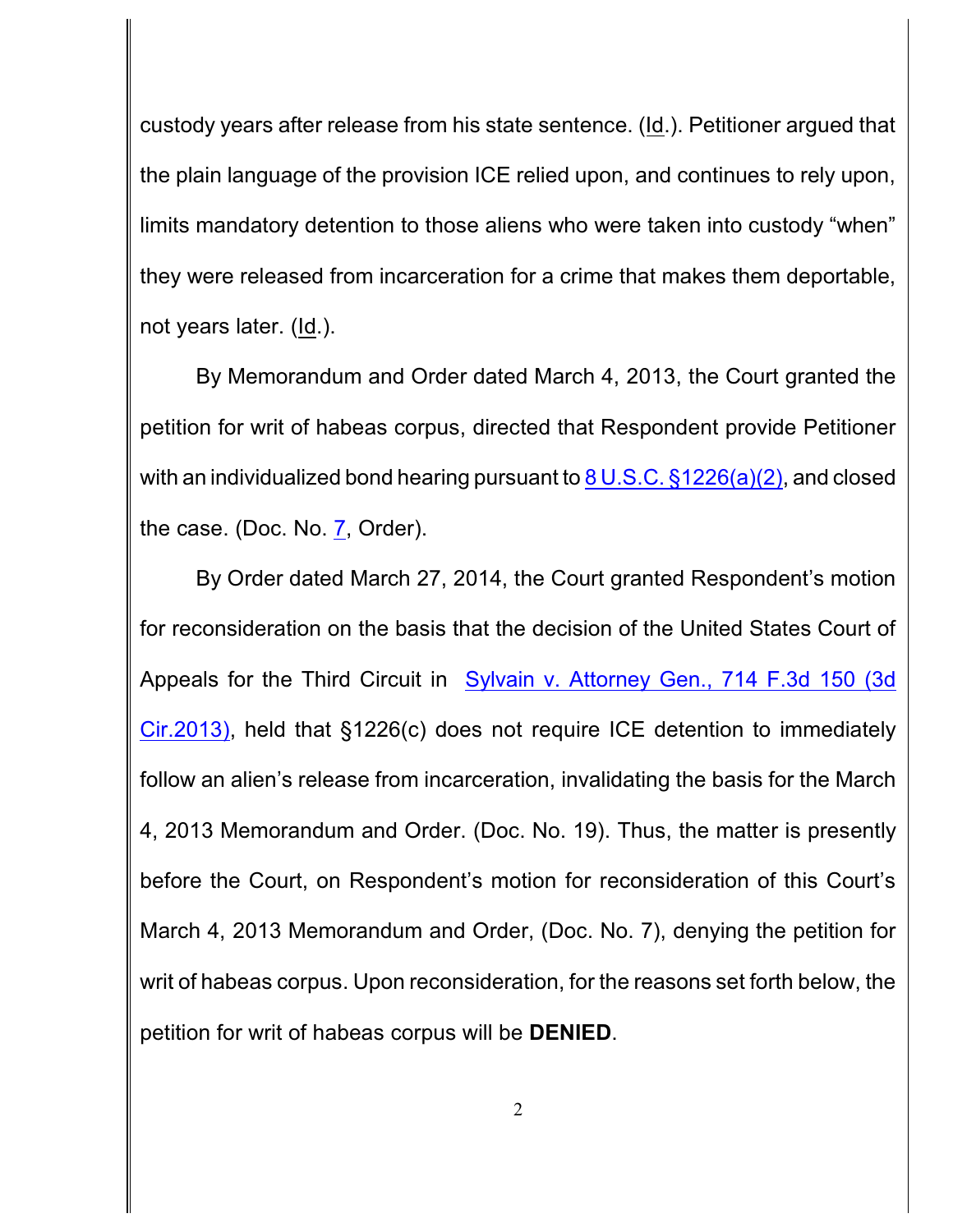#### **II. Factual Background**

Thai Hong, a native and citizen of Thailand, challenged his detention in the custody of York County Prison. (Id.). Hong came to the United States from Thailand in 1984, at the age of sixteen, and became a lawful permanent resident one year later, at the age of seventeen. (Id. at ¶ 13). On November 10, 1998, Hong was convicted in Municipal Court in Philadelphia of aggravated assault and sentenced to an  $11\frac{1}{2}$  month term of incarceration. (Id. at ¶ 14). On November 28, 2007, he was convicted in Municipal Court in Philadelphia of recklessly endangering another person and was ordered confined for a minimum of six months. (Id.).

In 2012, Hong applied for naturalization and was interviewed by the U.S. Citizenship and Immigration Services. (Id. at ¶ 15). On October 15, 2012, ICE took him into custody, as removable pursuant to §237(a)(2), as having been convicted of either an aggravated felony, or crimes involving moral turpitude. (Id.). On January 22, 2013, the Immigration Judge denied Hong's application for a bond hearing, finding Hong's detention mandatory, pursuant to [8 U.S.C.](http://westlaw.com/find/default.wl?ft=L&docname=8USCAS1226&rs=btil2.0&rp=%2ffind%2fdefault.wl&fn=_top&findtype=L&vr=2.0&db=1000546&wbtoolsId=8USCAS1226&HistoryType=F) [§1226\(c\)](http://westlaw.com/find/default.wl?ft=L&docname=8USCAS1226&rs=btil2.0&rp=%2ffind%2fdefault.wl&fn=_top&findtype=L&vr=2.0&db=1000546&wbtoolsId=8USCAS1226&HistoryType=F). (See Doc. No. [1](http://ecf.pamd.uscourts.gov/doc1/15504075194), Ex. 1, Order of The Immigration Judge with Respect to Custody).

Hong files the instant petition for writ of habeas corpus, asserting that his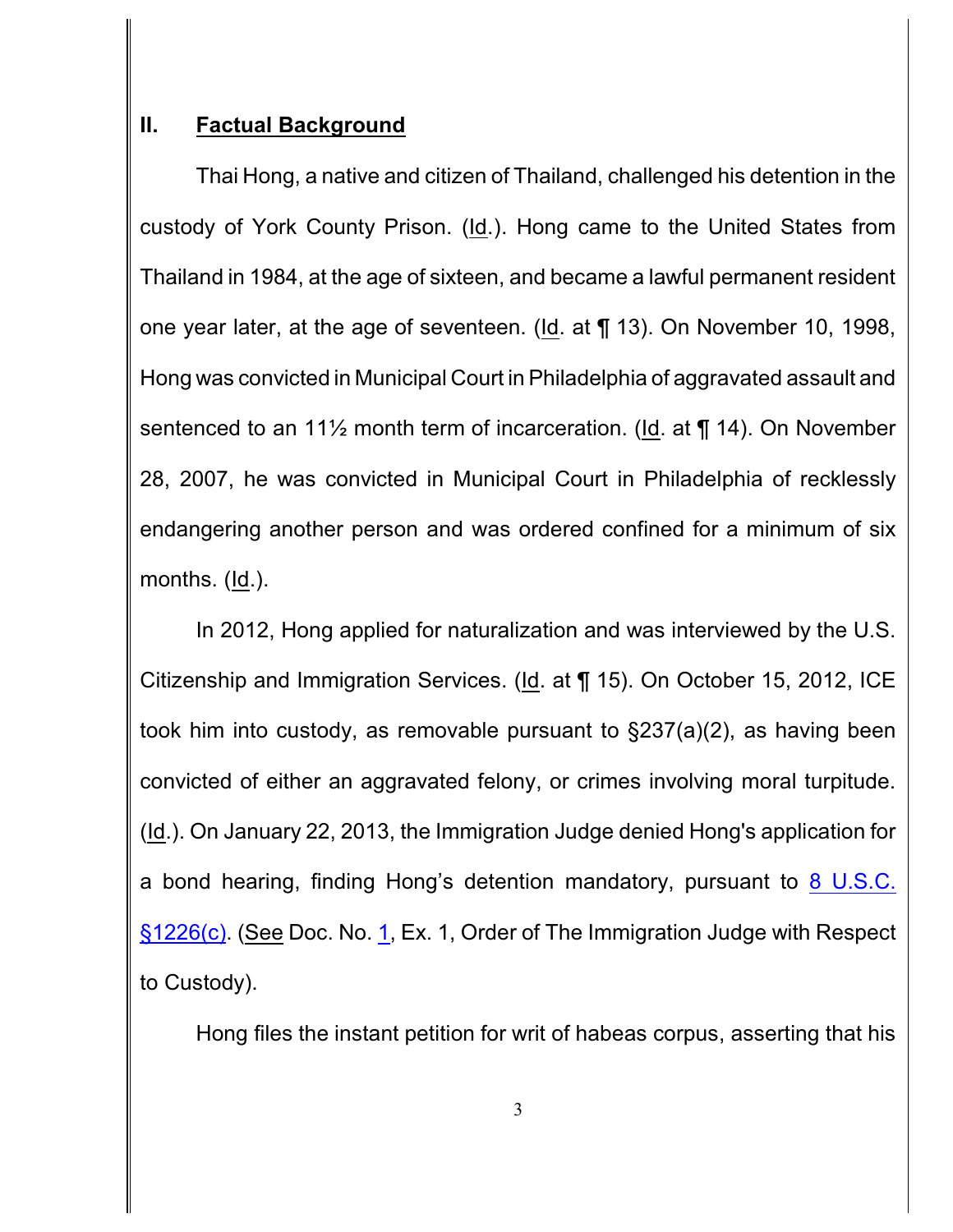continued detention violates due process and was unreasonable and in violation of [8 U.S.C. §1226](http://westlaw.com/find/default.wl?ft=L&docname=8USCAS1226&rs=btil2.0&rp=%2ffind%2fdefault.wl&fn=_top&findtype=L&vr=2.0&db=1000546&wbtoolsId=8USCAS1226&HistoryType=F). (Doc. No. [1](http://ecf.pamd.uscourts.gov/doc1/15504075194), petition.) Specifically, he first contended that ICE violated §1226 by improperly including him in the mandatory detention category under §1226(c) (which does not allow release on bond, even if he poses no flight risk or danger to the community). Instead Petitioner argued that his detention was properly governed by §1226(a) (which authorizes the Immigration Judge to release him on bond), because ICE did not immediately take him into custody when he was released from incarceration for an offense listed in §1226(c). Second, he argued that, if his detention was governed by §1226(c), then his continued future detention would be unreasonably prolonged in violation of due process under [Diop v. ICE/Homeland Sec.,](http://westlaw.com/find/default.wl?ft=Y&db=0000506&rs=btil2.0&rp=%2ffind%2fdefault.wl&serialnum=2025995710&fn=_top&findtype=Y&vr=2.0&wbtoolsId=2025995710&HistoryType=F) 656 F.3d 221 (3d Cir.2011). Third, he maintained that his continued mandatory detention violated due process because, given the substantiality of his challenge to removal, ICE was unlikely to ultimately remove him.

#### **III. Discussion**

The apprehension and detention of aliens, pending removal decisions, are governed by the provisions of  $8 \text{ U.S.C. }$  \$1226. Under \$1226(a), the Attorney General may issue a warrant for arrest and detention of an alien, pending a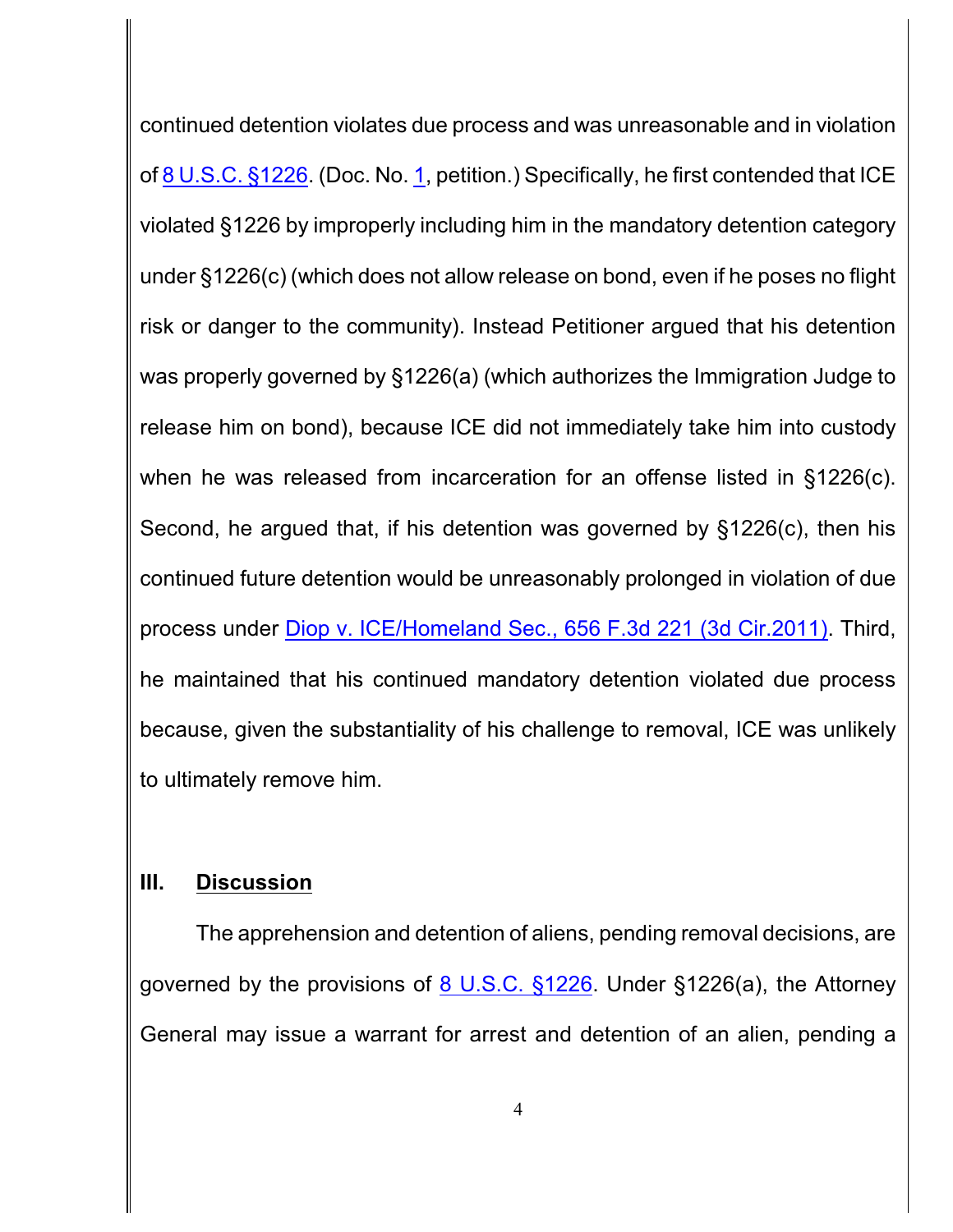decision on whether the alien is to be removed from the United States. Although §1226(a) permits discretionary release of aliens on bond, §1226(c)(1) states that "[t]he Attorney General shall take into custody any alien who—(B) is deportable by reason of having committed any offense covered in section 1227(a)(2)(A)(ii), (A)(iii), (B), (C), or (D) of this title ... when the alien is released, without regard to whether the alien is released on parole, supervised release, or probation, and without regard to whether the alien may be arrested or imprisoned again for the same offense." [8 U.S.C. §1226\(c\)\(1\)](http://westlaw.com/find/default.wl?ft=L&docname=8USCAS1226&rs=btil2.0&rp=%2ffind%2fdefault.wl&fn=_top&findtype=L&vr=2.0&db=1000546&wbtoolsId=8USCAS1226&HistoryType=F). Aggravated felonies fall under §1226(a)(2)(A)(iii).

Hong first argues that he should not be subject to mandatory detention under Section 1226(c) because ICE did not immediately place him into custody when he was released from prison on the allegedly removable offense. Under [8](http://westlaw.com/find/default.wl?ft=L&docname=8USCAS1226&rs=btil2.0&rp=%2ffind%2fdefault.wl&fn=_top&findtype=L&vr=2.0&db=1000546&wbtoolsId=8USCAS1226&HistoryType=F) [U.S.C. §1226\(c\)\(1\)\(B\)](http://westlaw.com/find/default.wl?ft=L&docname=8USCAS1226&rs=btil2.0&rp=%2ffind%2fdefault.wl&fn=_top&findtype=L&vr=2.0&db=1000546&wbtoolsId=8USCAS1226&HistoryType=F), the Attorney General **shall** take into custody "any alien who ... (B) is deportable by reason of having committed any offense covered in Section 1227(a)(2)(A)(ii), (A)(iii), (B), (C), or (D) of this title, ... **when the alien is released**, without regard to whether the alien is released on parole, supervised release, or probation, and without regard to whether the alien may be arrested or imprisoned again for the same offense." [8 U.S.C. §1226\(c\)\(1\)\(B\)](http://westlaw.com/find/default.wl?ft=L&docname=8USCAS1226&rs=btil2.0&rp=%2ffind%2fdefault.wl&fn=_top&findtype=L&vr=2.0&db=1000546&wbtoolsId=8USCAS1226&HistoryType=F) (emphasis added).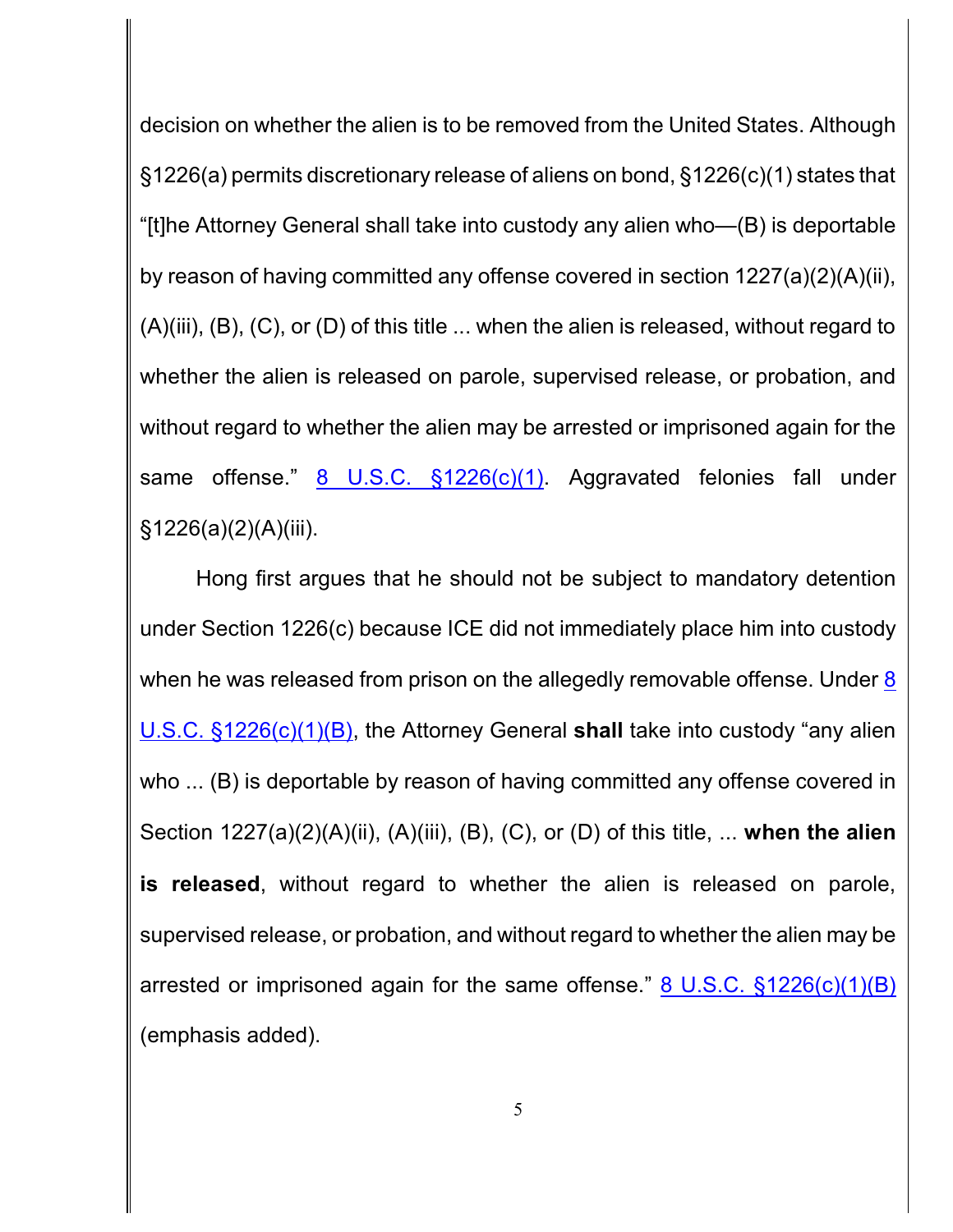However, as Respondent points out in their supplemental brief, addressing the applicability of [Sylvain v. Attorney General of U.S., 714 F.3d 150, 157, 161](http://westlaw.com/find/default.wl?ft=Y&db=0000506&rs=btil2.0&rp=%2ffind%2fdefault.wl&serialnum=2030402403&fn=_top&findtype=Y&vr=2.0&wbtoolsId=2030402403&HistoryType=F) [\(3d Cir.2013\)](http://westlaw.com/find/default.wl?ft=Y&db=0000506&rs=btil2.0&rp=%2ffind%2fdefault.wl&serialnum=2030402403&fn=_top&findtype=Y&vr=2.0&wbtoolsId=2030402403&HistoryType=F), (see Doc. No. [18](http://ecf.pamd.uscourts.gov/doc1/15504224473)), on April 22, 2013, the Third Circuit resolved the issue of mandatory detention, reversing [Sylvain v. Holder, 2011](http://westlaw.com/find/default.wl?ft=Y&db=0000999&rs=btil2.0&rp=%2ffind%2fdefault.wl&serialnum=2025592140&fn=_top&findtype=Y&vr=2.0&wbtoolsId=2025592140&HistoryType=F) WL 2580506 (D.N.J. [June 28,](http://westlaw.com/find/default.wl?ft=Y&db=0000999&rs=btil2.0&rp=%2ffind%2fdefault.wl&serialnum=2025592140&fn=_top&findtype=Y&vr=2.0&wbtoolsId=2025592140&HistoryType=F) 2011) on appeal, and holding that the ICE does not lose its authority to impose mandatory detention under [8 U.S.C. §1226\(c\)](http://westlaw.com/find/default.wl?ft=L&docname=8USCAS1226&rs=btil2.0&rp=%2ffind%2fdefault.wl&fn=_top&findtype=L&vr=2.0&db=1000546&wbtoolsId=8USCAS1226&HistoryType=F), even if the Government has delayed in detaining the alien when the alien was released from state or federal custody. [Sylvain v. Attorney General of](http://westlaw.com/find/default.wl?ft=Y&db=0000506&rs=btil2.0&rp=%2ffind%2fdefault.wl&serialnum=2030402403&fn=_top&findtype=Y&vr=2.0&wbtoolsId=2030402403&HistoryType=F) U.S., 714 F.3d 150, 157,

[161 \(3d Cir.2013\)](http://westlaw.com/find/default.wl?ft=Y&db=0000506&rs=btil2.0&rp=%2ffind%2fdefault.wl&serialnum=2030402403&fn=_top&findtype=Y&vr=2.0&wbtoolsId=2030402403&HistoryType=F). The Third Circuit concluded:

Our holding rests on a simple observation: even if the statute calls for detention "when the alien is released," and even if "when" implies some period of less than four years, nothing in the statute suggests that officials lose authority if they delay. With this holding, we neither condone government indolence nor express approval for the delay in this case. But as the Supreme Court has explained in a related context, "[t]he end of exacting compliance with the letter of [the statute] cannot justify the means of exposing the public to an increased likelihood of violent crime by persons on bail, an evil the statute aims to prevent." [Montalvo–Murillo,](http://westlaw.com/find/default.wl?ft=Y&db=0000780&rs=btil2.0&rp=%2ffind%2fdefault.wl&serialnum=1990084109&fn=_top&findtype=Y&vr=2.0&wbtoolsId=1990084109&HistoryType=F) 495 U.S. at 720. Accordingly, we will reverse the District Court's judgment.

Id. at 161. The Third Circuit's mandate in Sylvain definitively bars Hong's "when

released" claim, which is based on the identical argument rejected in Sylvain.

Moreover, as Hong was only detained for five months before being

released on bond on March 12, 2013, (See Doc. No. [8](http://ecf.pamd.uscourts.gov/doc1/15504116730), Notice), he cannot assert